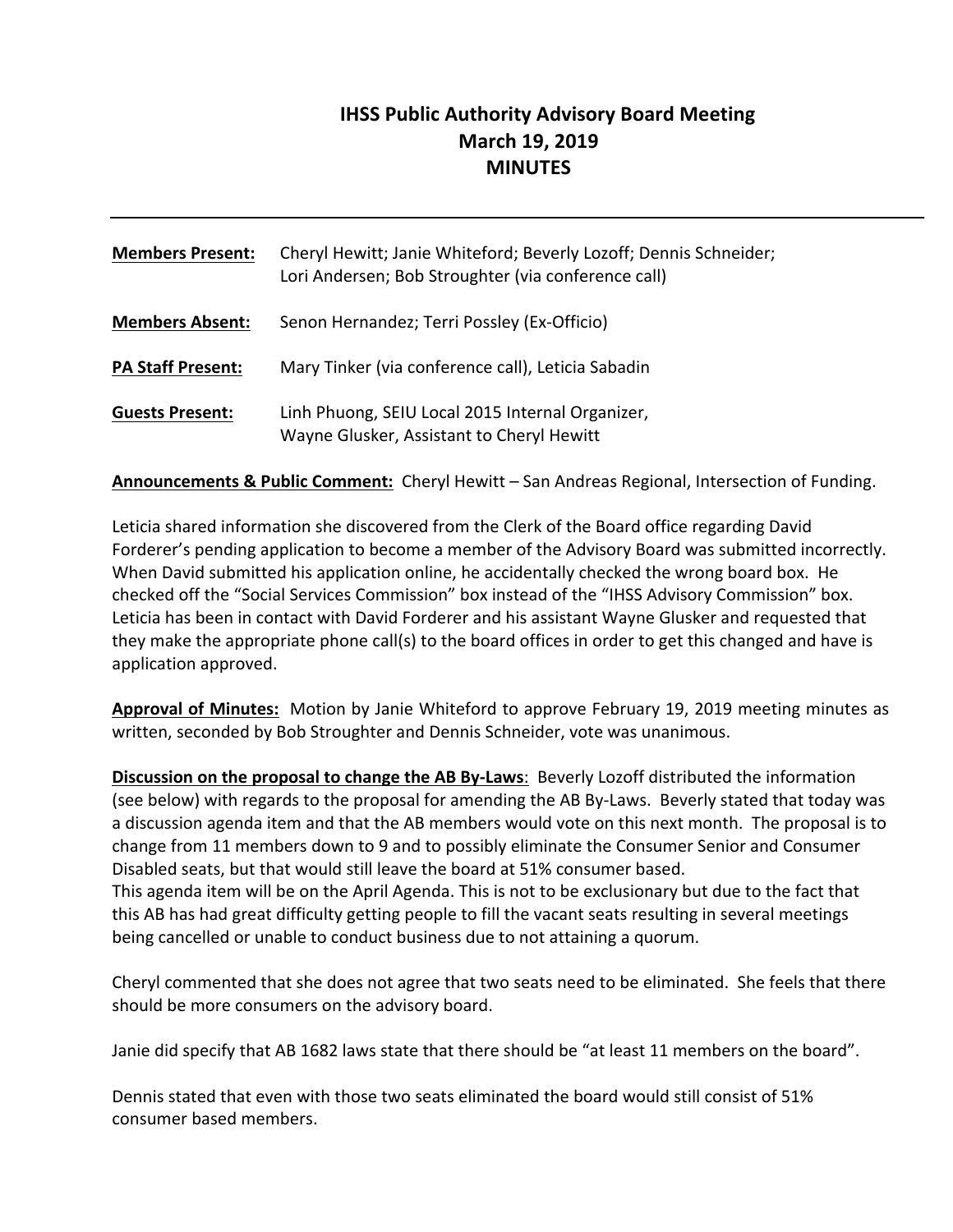Mary added that this is not a rare request for the proposal of changes. There are other Public Authorities that have done this in the past, so this is not unprecedented. It is difficult for most Public Authorities to fill Advisory Board seats.

# **Beverly's handout:**

#### **March, 2019**

**Proposal for Amending the SCC Public Authority Advisory Board Bylaws** 

#### **Current Bylaws**

The Bylaws state that there are to be eleven (11) Advisory Board members: six (6) consumers [2 seniors and **4** disabled] and five (5) representatives: [1 parent, family member or advocate; 1 IHSS consumer; 1 union rep; 1 BOS rep; 1 public health rep]

**Current Makeup of Advisory Board** 

#### Active Members (7) **Vacant Seats** (4)

- 
- 
- **3.** Consumer Advocate, Cheryl Hewitt **Check** on another SCC board, advisory
- 
- **5.** Consumer, **Dennis Schneider 3.** Union Rep [District 3/Seat 9]
- 
- **7.** BOS Rep, **Janie Whiteford**

**1.** Public Health, Lori Andersen **1.** Consumer Senior [District 3/Seat 3]

- **2.** Consumer, **Senon Hernandez 2.** Consumer Advocate currently serving **4.** Advocate, **Beverly Lozoff because the committee or commission District3/Seat 6]** 
	-
- **6.** Consumer Senior, **Robert Stroughter 4.** Consumer Disabled [District 4/Seat 8]

# **Proposal for Amending the Bylaws**

We are proposing that two (2) seats be eliminated for a number of reasons:

- We currently have seven (7) active members and four (4) vacant seats. We are in the process of filling two of the vacant seats: Union Rep and Consumer Senior. The other two seats—Consumer Advocate and Consumer Disabled—are already represented within the active members.
- It is difficult to find appropriate Advisory Board members.
- It is difficult to get a quorum at our monthly meetings and therefore we cannot vote on issues that are discussed. Given fewer members on the Board, we have a better chance of obtaining a quorum at the meetings.

In addition, we have to make one correction to the Bylaws Section II A. The statement now reads: "No less than four (4) of the consumers must be current or recent consumers of County In-Home Supportive Services." It should read: "No fewer than four (4) of the consumers must be current or recent consumers of County In-Home Supportive Services or personal care assistance services." This change would bring our bylaws in accordance with the original legislation, AB 1682.

**CAPA Report:** CAPA met in Sacramento February 28<sup>th</sup>.

**State Budget:** Budget subcommittee hearings will begin taking place in mid-March.

**Sick Leave Update:** The number of IPs using their sick leave continues to increase every month but still much lower than anticipated. Some speculate the claim rates will spike in May and June before the time is lost at the end of the fiscal year.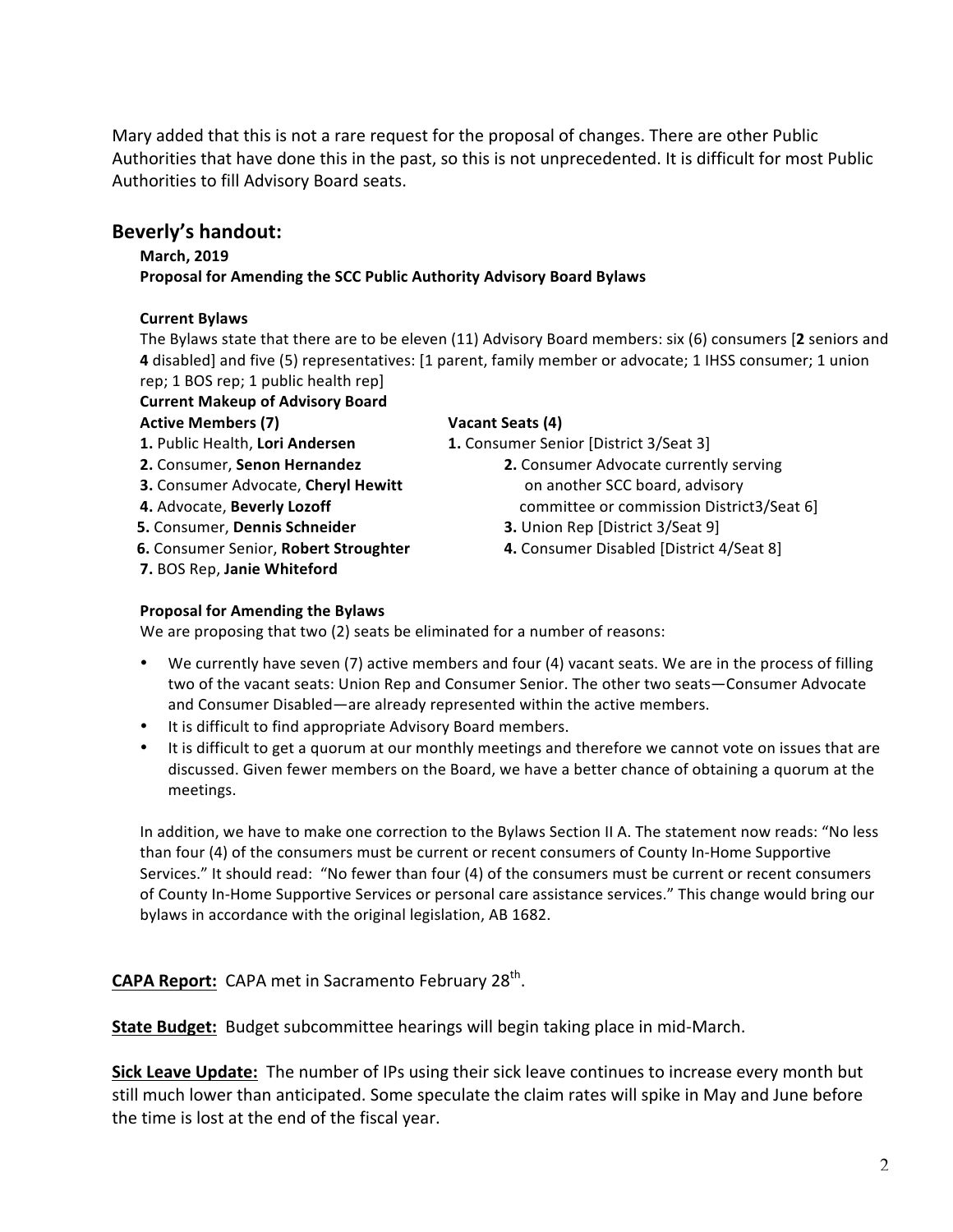**EVV:** There is concern from consumers, providers regarding the complete transition to a paperless system, particularly those located in remote areas of the state. Many still have problems with connectivity and some consumers are fearful of trying to approve timesheets over the phone. The state is continuing preparations and encouraging use of the portal. CDSS is scheduling stakeholder meetings to cover system utilization, demo it and answer questions. They have committed to providing a great deal of training on how to use the new system. The state will be coming to counties and providing in-person training as well as webcast demos as an option for learning and training on the system. EVV is a federal requirement and will help move away from paper timesheets.

**Secure Choice Retirement Savings:** Is from SB 1234 from 2016 to establish a retirement saving plan for low income workers. The state expects to permit people to start signing up this summer. There have been concerns as to the legality of making this available to IHSS providers so is being run through legal counsel at the state.

**Legislative Update:** The legislative bill introduction deadline has passed and some bills have already been scheduled and set for hearings; while others have been submitted in spot bill form and now wait the required 30 day period prior to the first set of amendments being made. Below, please find the list of some of the bills CAPA is currently tracking. Please note this list is subject to change, particularly over the next month as spot bills begin to be amended to reflect the author's/sponsor's real intent:

# AB 50 (Kalra): Medi-Cal: Assisted Living Waiver Program.

This bill would require the State Department of Health Care Services to submit, in 2019, to the federal Centers for Medicare and Medicaid Services a request for renewal a request for renewal of the Assisted Living Waiver program with specified amendments. The bill would require, as part of the amendments, the department to increase the number of participants in the program, in the 15 existing waiver counties, expansion of the program beyond those counties on a regional basis, and modification to the provider reimbursement tiers while also maintaining the program's budget neutral provisions. This bill is scheduled to be heard in Assembly Health Committee on March 26. *Recommended Position: TBD.*

### AB 229 (Nazarian): In-home supportive services: written content translation.

Current law requires the State Department of Social Services to translate a specified notice of action into the four threshold languages of the public receiving in-home supportive services. This bill would clarify that the department is required to provide translations of written content into the four threshold languages of providers of in-home supportive services in California. The bill would permit the department to work with counties and the County Welfare Directors Association to repurpose existing, county-produced translations of written content. This bill passed out of Assembly Human Services Committee on Consent on February 26, and is now in the possession of the Assembly Appropriations Committee. This bill is co-sponsored by CAPA, CWDA, and AFSCME-UDW.

### AB 251 (Patterson): Personal income taxes: credit: family caregiver.

The Personal Income Tax Law allows various credits against the taxes imposed by that law. This bill, for each taxable year beginning and or after January 1, 2020, and before January 1, 2025, would allow a credit against those taxes in an amount equal to 50% of the amount paid or incurred by a family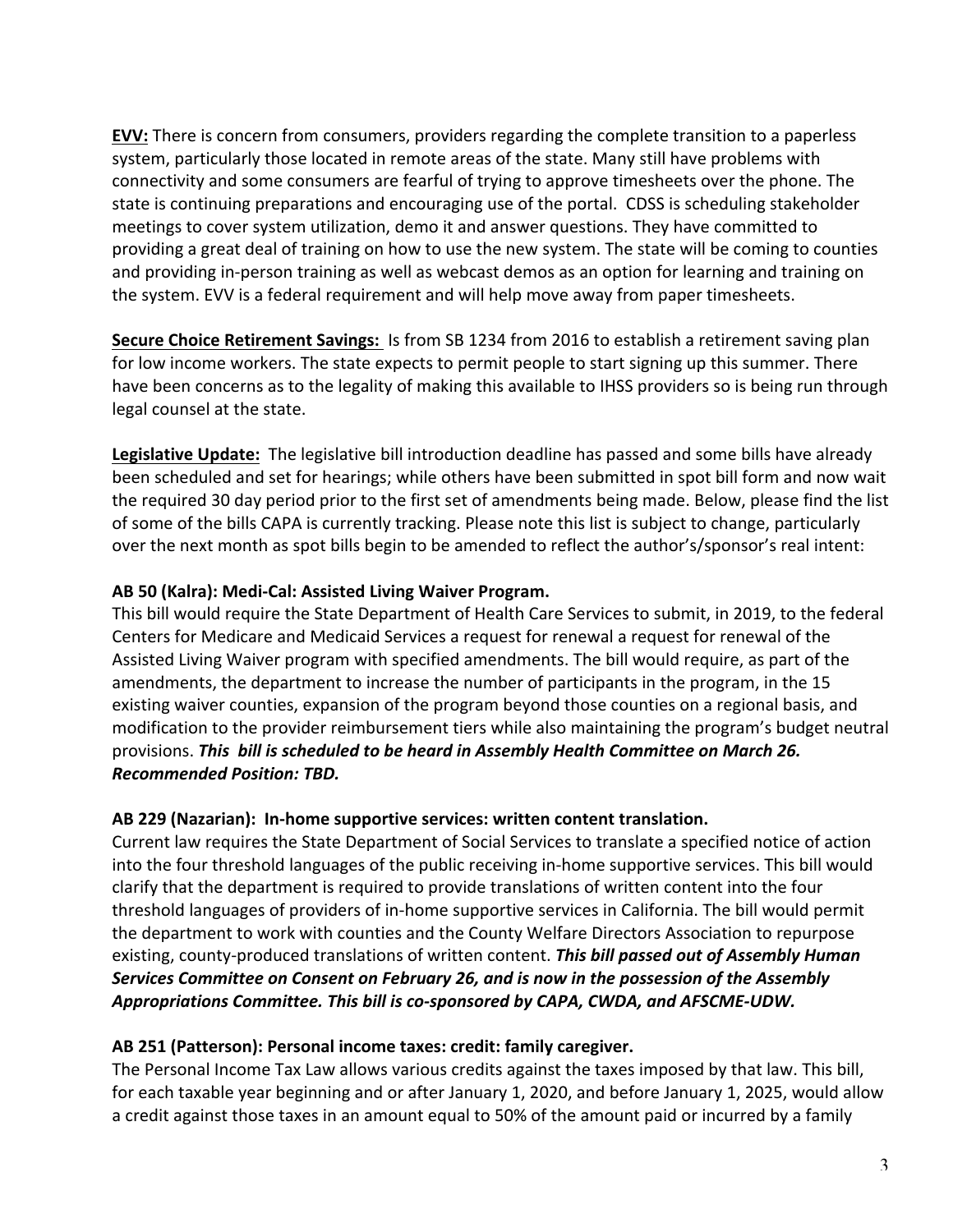caregiver during the taxable year for eligible expenses related to the care of an eligible family member, not to exceed \$5,000. The bill would limit the aggregate amount of these credits to be allocated in each calendar year to \$150,000,000 as well as any unusual credit amount, if any allocated in the preceding calendar year. *This bill is scheduled to be heard in Assembly Revenue and Taxation Committee on March 18. Recommended Position: Watch.*

## AB 426 (Maienschein): In-Home Supportive Services program.

Current law requires a county welfare department to assess each recipient's continuing monthly need for in-home supportive services at varying intervals, but at least once every 12 months. Current law authorizes a county to reassess a recipient's need for services at a time interval of less than 12 months from a recipient's initial intake or last assessment if the county social worker has information indicating that the recipient's need for services is expected to decrease in less than 12 months. This bill would require a reduction of a recipient's monthly authorized number of service hours to be based solely on a verified change of a recipient's medical condition, a change in the recipient's living arrangements, a change in the recipient's functionality, a change in the recipient's circumstances, a change in the law, or an error in computing a recipient's monthly authorized number of service hours. This bill is scheduled to be heard in Assembly Human Services Committee on March 12. *Recommended Position: Watch.*

# AB 477 (Cervantes): Emergency preparedness: vulnerable populations.

Would state the intent of the Legislature to enact legislation that would ensure that state and local emergency management preparedness efforts, specifically for transportation, include people with disabilities, people with mental illness, and seniors. This bill has yet to be referred to policy *committee. Recommended Position: Watch***.**

# AB 526 (Petrie-Norris): Public social services: SSI/SSP.

Current law, The Burton-Moscone-Bagley Citizens' Income Security Act for Aged, Blind and Disabled Californians, requires the State Department of Social Services to contract with the United States Secretary of Health and Human Services to make payments to supplement Supplemental Security Income payments made available pursuant to the federal Social Security Act. This bill would make technical, nonsubstantive changes to that provision. This bill has yet to be referred to policy *committee. Recommended Position: Watch*.

# AB 567 (Calderon): Long-term care insurance.

Would establish the Long Term Care Insurance Task Force in the Department of Insurance, chaired by the Insurance Commissioner or the commissioner's designee, and composed of specified stakeholders and representatives of government agencies to examine the components necessary to design and implement a statewide long-term care insurance program. The bill would require the task force to recommend options for establishing this program and to comment on their respective degrees of feasibility in a report submitted to the commissioner, the Governor, and the Legislature by July 1, 2021.

# This bill is scheduled to be heard in Assembly Insurance Committee on April 3. Recommended *Position: Watch*.

AB 568 (Reyes) Caregiver resource centers: volunteer workforce.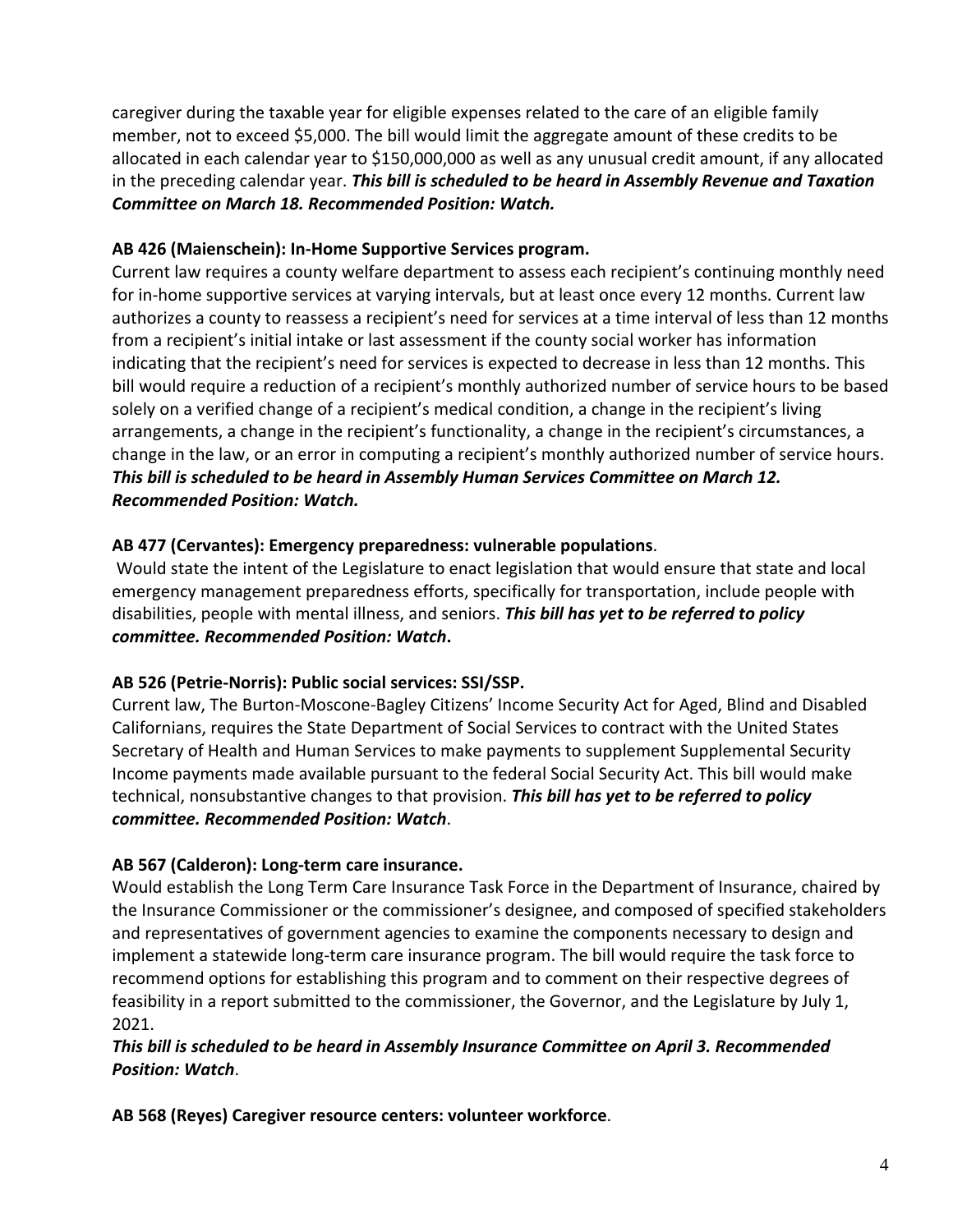Would establish, until January 1, 2025, a pilot program, administered by the Director of Health Care Services, pursuant to which the CRCs would select, train, and place volunteers to provide care to persons who are at least 65 years of age or who have a cognitive impairment and meet specified criteria. The bill would establish selection criteria for prospective volunteers and specified training requirements. The bill would require the CRCs to provide a stipend and an educational award, as specified, to volunteers. This bill is currently in the possession of the Assembly Committee on Aging and Long Term Care, where it has yet to be scheduled for a hearing. Recommended Position: Watch.

# AB 683 (Carrillo): Medi-Cal: eligibility.

Current law requires Medi-Cal benefits to be provided to individuals eligible for services pursuant to prescribed standards, including a modified adjusted gross income (MAGI) eligibility standard. Current law prohibits the use of an asset or resources test for individuals whose financial eligibility for Medi-Cal is determined based on the application of MAGI. This bill would require the department to disregard specified assets and resources, such as motor vehicles and life insurance policies, in determining the Medi-Cal eligibility for an applicant or beneficiary whose eligibility is not determined using MAGI, subject to federal approval and federal financial participation. This bill is currently in the possession of Assembly Health Committee, where it has yet to be scheduled for hearing. *Recommended Position: Support.*

### AB 715 (Arambula): Medi-Cal: program for aged and disabled persons.

Current law requires the State Department of Health Care Services to exercise its option under federal law to implement a program for aged and disabled persons. Current law requires an individual under these provisions to satisfy certain financial eligibility requirements. Current law requires the department to implement this program by means of all-county letters or similar instructions without taking regulatory action and thereafter requires the department to adopt regulations. This bill would instead require, upon receipt of federal approval, all countable income over 100% of the federal poverty level, up to 138% of the federal poverty level, to be disregarded, after taking all other disregards, deductions, and exclusions into account for those persons eligible under the program for aged and disabled persons. This bill is currently in the possession of Assembly Health Committee, where it has yet to be scheduled for hearing. Recommended Position: Support.

### AB 911 (Rodriguez) 911 services: elder adults and persons with disabilities.

Would express the intent of the Legislature to enact legislation that would establish a 911 emergency communication system that would enable elder adults, persons with disabilities, and other at-risk persons to voluntarily provide vital health and safety information in order to enable first responders to better assist the public during an emergency. This bill has yet to be referred to a policy committee. *Recommended Position: Pending.*

### AB 924 (Voepel): In-home supportive services.

Current law requires that in-home supportive services and waiver personal care services be performed by providers within a workweek, as defined, that does not exceed 66 hours per week, as reduced by a specified net percentage, and specifies that there are bimonthly payroll periods. This bill would instead require the county welfare department to measure each recipient's continuing need for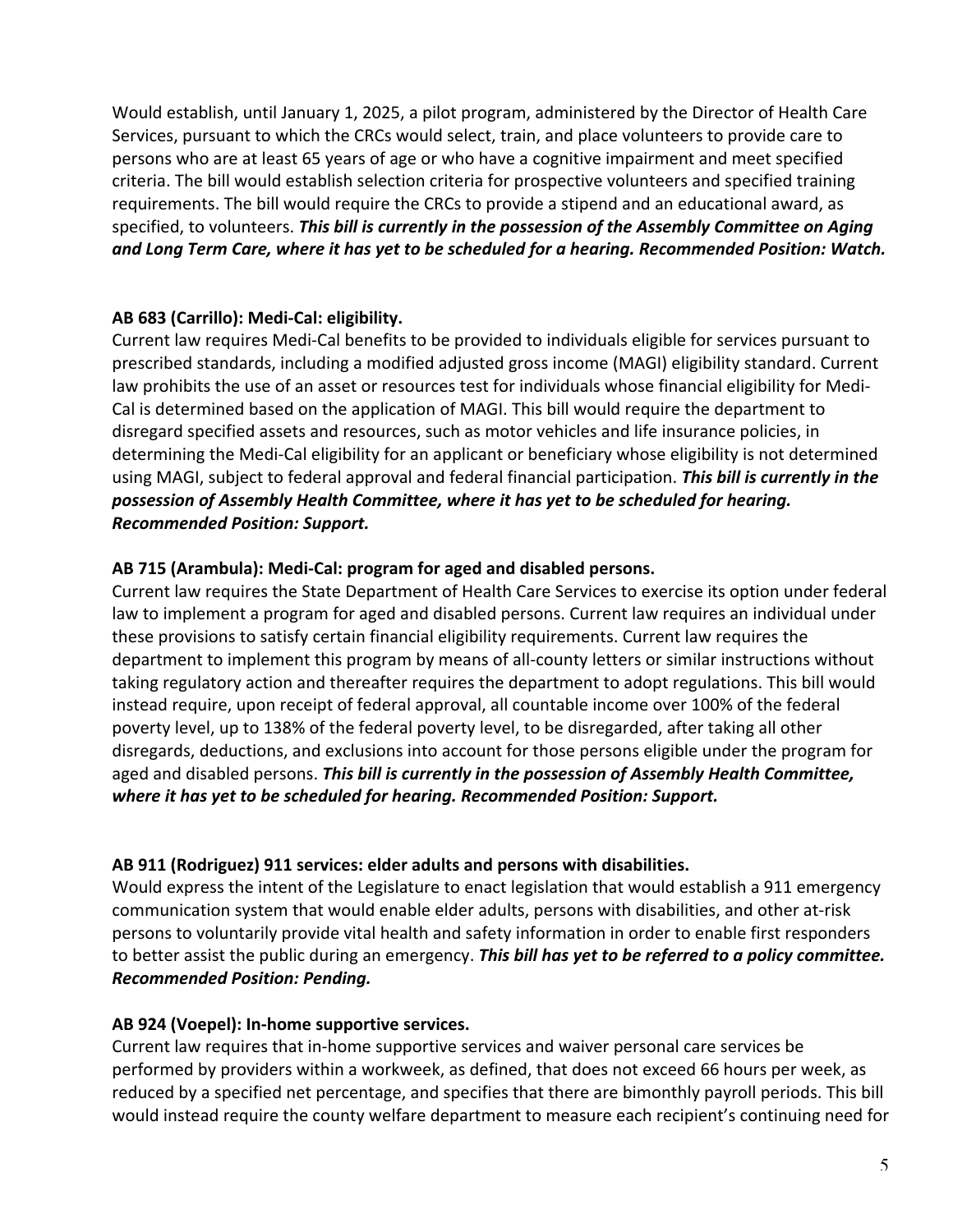supportive services on a weekly basis for purposes of its required assessment of the recipient's continuing need, and would specify that a "payroll period" means 2 workweeks. The bill would make other technical, nonsubstantive changes. This bill is currently in the possession of the Assembly Human Services Committee, where it has yet to be scheduled for hearing. Recommended Position: *Pending.* 

# AB 1042 (Wood): Medi-Cal: beneficiary maintenance needs: home upkeep allowances: transitional **needs funds.**

Would establish eligibility and other requirements for providing the home upkeep allowance or a transitional needs fund to Medi-Cal patients residing in a long-term care facility, as specified. The bill would prescribe both general and specific requirements for both facility residents who intend to leave the facility and return to an existing home, who would receive the home upkeep allowance, and for residents who do not have a home but intend to leave the facility and establish a new home, who could establish a transitional needs fund for the purpose of meeting the transitional costs of establishing a home. *This bill is currently in the possession of Assembly Health Committee, where it is* scheduled to be heard on April 2. Recommended Position: Support.

# AB 1088 (Wood): Medi-Cal: eligibility.

Would provide that an aged, blind, or disabled individual who would otherwise be eligible for Medi-Cal benefits, as specified, would be eligible for Medi-Cal without a share of cost if their income and resources otherwise meet eligibility requirements. The bill would authorize the State Department of Health Care Services to implement this provision by provider bulletins or similar instructions until regulations are adopted. The bill would require the department to adopt regulations by July 1, 2021, and to provide a status report to the Legislature on a semiannual basis until regulations have been adopted.

# This bill is currently in the possession of Assembly Health Committee, where it is scheduled to be *heard on April 2. Recommended Position: Support.*

### AB 1136 (Nazarian): California Department of Community Living: establishment.

Would state the intent of the Legislature to enact legislation to establish the California Department of Community Living, within the California Health and Human Services Agency, from a reorganization of the existing California Department of Aging. The bill would further state the intent of the Legislature to enact legislation to require the California Department of Community Living to realize California's commitment to person-centered, coordinated service delivery for older adults, people with disabilities, and their caregivers and provide leadership and policy development. This bill has yet to be referred to policy committee. Recommended Position: Watch.

### AB 1137 (Nazarian): The California Department of Aging.

The Mello-Granlund Older Californians Act establishes the California Department of Aging in the California Health and Human Services Agency, and sets forth its mission to provide leadership to the area agencies on aging in developing systems of home- and community-based services that maintain individuals in their own homes or least restrictive homelike environments. Current law requires the department to develop minimum standards for service delivery, and requires those standards to ensure that a system meets specified requirements, including that it has cost containment and fiscal incentives consistent with the delivery of appropriate services at the appropriate level. This bill would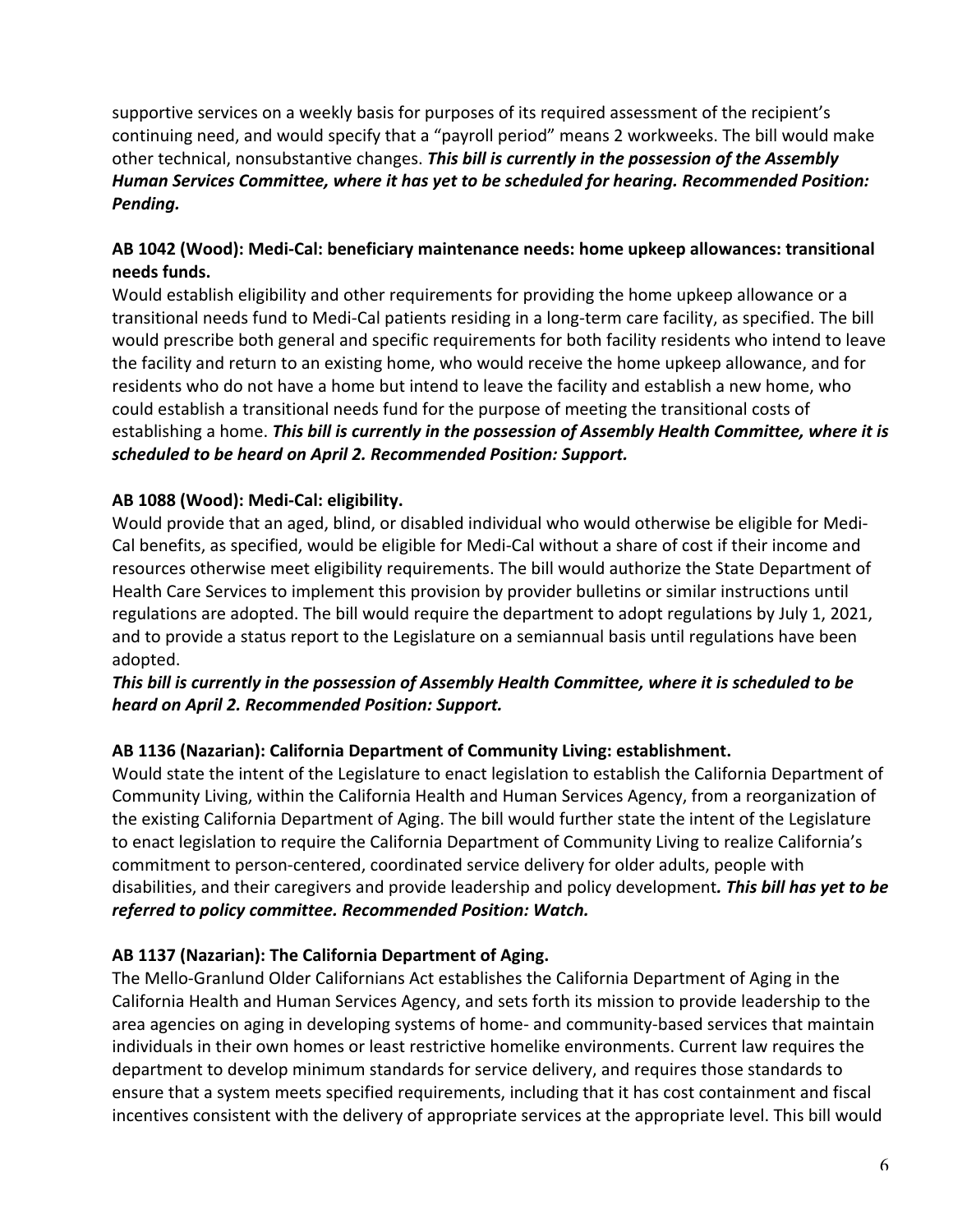delete that cost containment and fiscal incentives requirement. This bill is currently in the possession of the Senate Committee on Aging and Long Term Care, where it has yet to be scheduled for *hearing. Recommended Position: Watch.*

## AB 1287 (Nazarian): Universal assessments: No Wrong Door system.

This bill would state the intent of the Legislature to enact legislation to establish the Master Plan for an Aging California that responds to population needs in a comprehensive manner. The bill would further state the intent of the Legislature to enact legislation to develop a plan and strategy for a phased statewide implementation of the No Wrong Door system assisting older adults and people with disabilities obtain accurate information and timely referrals to appropriate community services and supports. The bill would make legislative findings and declarations in support of its intent. This bill has yet to be referred to policy committee. Recommended Position: Watch.

# AB 1382 (Aguiar-Curry) Master Plan for an Aging California.

Would state the intent of the Legislature to enact legislation to establish a Master Plan for an Aging California that responds to population needs in a comprehensive manner, including, but not limited to, strategies to address the needs of family caregivers and implement the recommendations offered by the California Task Force on Family Caregiving. This bill has yet to be referred to policy committee. *Recommended Position: Pending.*

# AB 1434 (Kalra): Public social services: SSI/SSP.

Current law provides for the State Supplementary Program for the Aged, Blind and Disabled (SSP), which requires the State Department of Social Services to contract with the United States Secretary of Health and Human Services to make payments to SSP recipients to supplement Supplemental Security Income (SSI) payments made available pursuant to the federal Social Security Act. This bill would reinstate the cost-of-living adjustment beginning January 1 of the 2020 calendar year. The bill would also require a maximum aid payment provided to an individual or a married couple that does not equal or exceed 100% of the 2019 federal poverty level to be increased to an amount that equals 100% of the federal poverty level. This bill has yet to be referred to policy committee. Recommended *Position: Support*.

### AB 1723 (Wood): Medi-Cal: Whole Person Care pilot program.

Current law requires the State Department of Health Care Services to establish and operate the Whole Person Care pilot program, a component of the Medi-Cal 2020 demonstration project, under which counties, Medi-Cal managed care plans, and community providers that elect to participate in the pilot program are provided an opportunity to establish a new model for integrated care delivery that incorporates healthcare needs, behavioral needs, and social support, including housing and other supportive services, for the state's most high-risk, high-utilizing populations. This bill would make technical, nonsubstantive changes to that provision. This bill has yet to be referred to policy *committee. Recommended Position: Watch.*  

### **SB 135 (Jackson): Disability compensation: paid family leave.**

Would express the intent of the Legislature to enact legislation that would strengthen California's family leave laws and to create more equitable access to California's family leave programs, as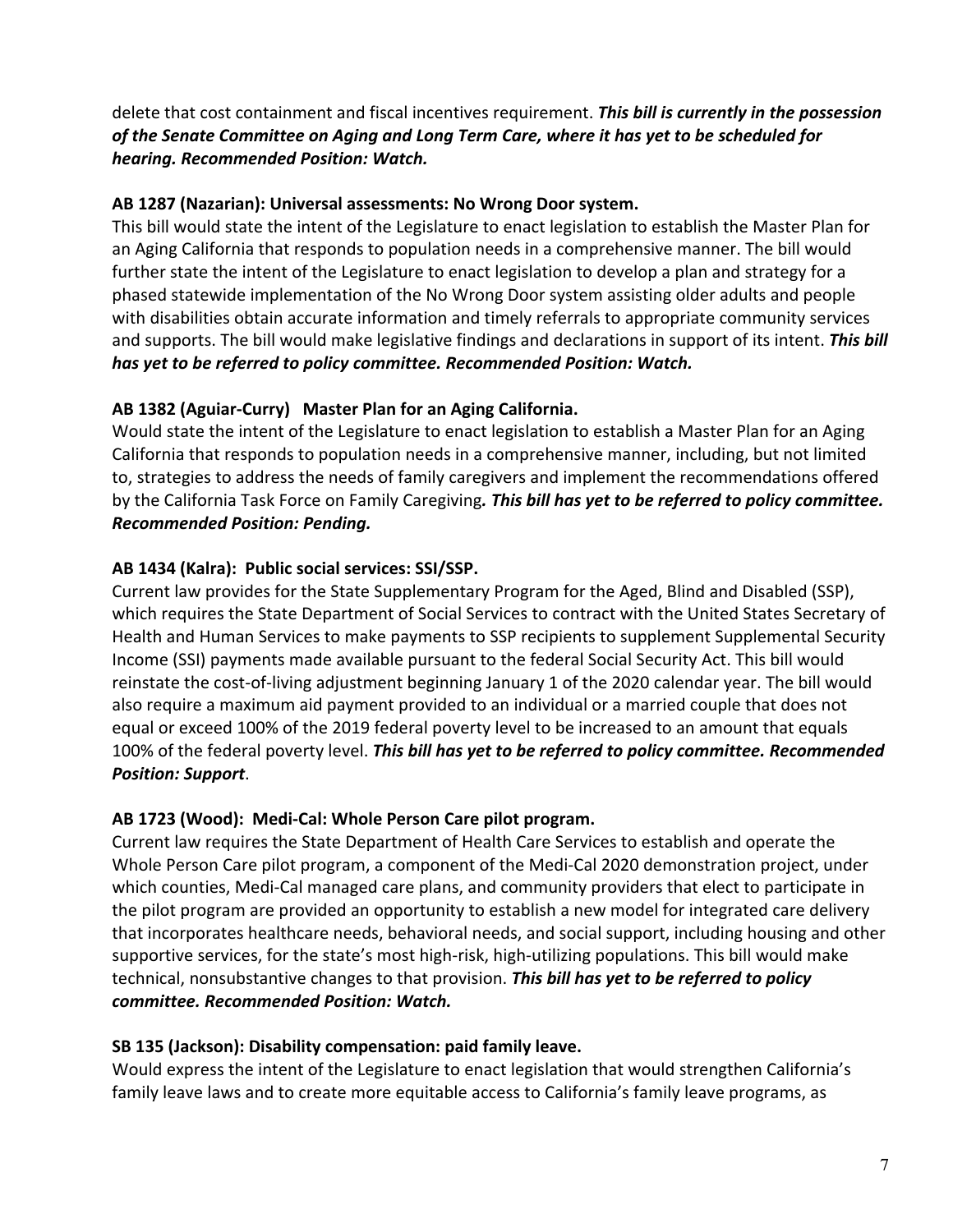specified. The bill would also state various findings and declarations in that regard. This bill has yet to be referred to policy committee. Recommended Position: Pending.

## SB 214 (Dodd): Medi-Cal: California Community Transitions program.

Would require the State Department of Health Care Services to implement and administer the California Community Transitions program, as authorized under federal law and pursuant to the terms of the Money Follows the Person Rebalancing Demonstration. The bill would require the department to seek federal matching funds, and if federal matching funds are unavailable, the bill would require the department to fund the program. The bill would require the department to seek partnerships with counties and other local jurisdictions as a means to securing enhanced and complementary funding, as specified.

### This bill is currently in the possession of the Senate Health Committee, where it has yet to be scheduled for hearing. Recommended Position: Support.

# **SB 228 (Jackson): Master Plan on Aging.**

Would require the Governor to appoint an Aging Czar and a 15-member Aging Task Force to work with representatives from impacted state departments and with stakeholders to identify the policies and priorities that need to be implemented in California to prepare for the aging of its population and to develop a master plan for aging. The bill would require the master plan to address how the state should accomplish specified goals, including expanding access to coordinated, integrated systems of care. The bill would also require the Aging Task Force to solicit input from stakeholders and gather information on the impact of California's aging population. This bill is currently in the possession of Senate Human Services Committee, where it has yet to be scheduled for hearing. Recommended **Position: Pending.** 

### **SB 280 (Jackson): Older adults and persons with disabilities: fall prevention.**

The Mello-Granlund Older Californians Act establishes the California Department of Aging, and sets forth its duties and powers, including, among other things, entering into a contract for the development of information and materials to educate Californians on the concept of "aging in place" and the benefits of home modification. Current law also establishes the Senior Housing Information and Support Center within the department for the purpose of providing information and training relating to available innovative resources and senior services, and housing options and home modification alternatives designed to support independent living or living with family. This bill would repeal those provisions relating to the department's provision of information on housing and home modifications for seniors. This bill is currently in the possession of Senate Human Services Committee, where it is scheduled to be heard on March 25. Recommended Position: Pending.

### SB 338 (Hueso): Elder and dependent adult abuse: law enforcement policies.

Would authorize local law enforcement agencies to adopt a policy manual on elder and dependent adult abuse. The bill would require, if a local law enforcement agency adopts or revises a policy manual on elder and dependent adult abuse on or after July 1, 2020, that the policy include specified provisions, including those related to enforcement and training. The bill would additionally require a law enforcement agency that adopts or revises a policy on elder and dependent adult abuse on or after July 1, 2020, to post a copy of that policy on its Internet Web site. This bill is currently in the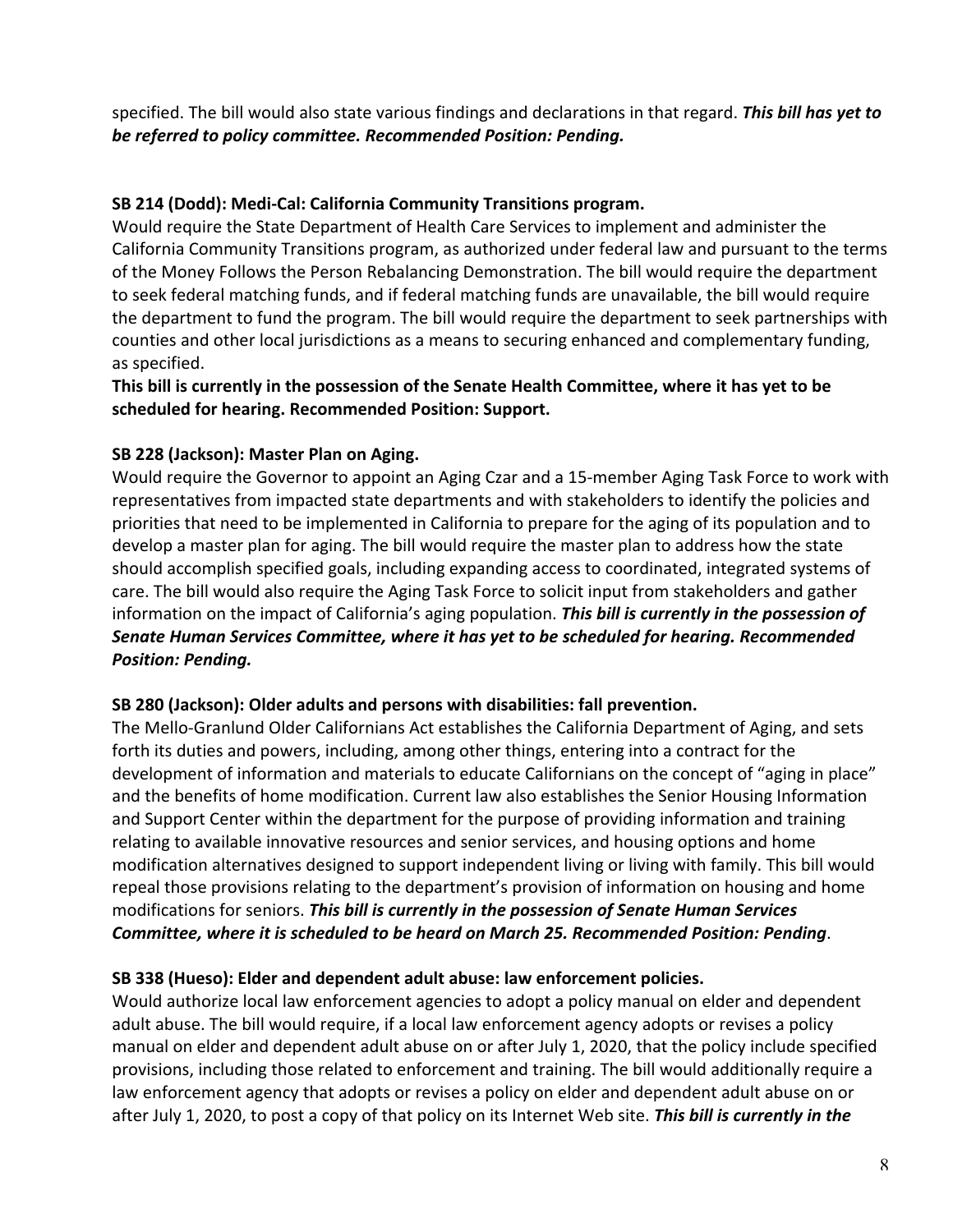### possession of Senate Public Safety Committee, where it is scheduled to be heard on March 26. *Recommended Position: Watch.*

## **SB 440 (Pan): Cognitive Impairment Safety Net System Task Force.**

Would require the Secretary of Health and Human Services to convene a task force to study and assess the need for a cognitive impairment safety net system to serve at-risk adults with cognitive impairment. The bill would specify the composition of the task force and require the task force to determine both short-term and long-term needs of this population. The bill would also require the task force to present its findings in a written report with recommendations to both the Legislature and the Governor on or before January 1, 2021. This bill is currently in the possession of Senate Health Committee, where it has yet to be scheduled for hearing. Recommended Position: Watch.

# **SB 453 (Hurtado): Older adults.**

This bill would delete the contingent operation of these provisions and instead make only the operation of the ADRC program contingent upon an appropriation of funds for that purpose. The bill would also declare the intent of the Legislature in enacting those provisions is to establish a No Wrong Door System in California to serve seniors and individuals with disabilities. The bill would additionally require the ADRC program to collect and report certain data to the California Department of Aging. This bill is currently in the possession of Senate Human Services Committee, where it has yet to be scheduled for hearing. Recommended Position: Pending.

## SB 512 (Pan): Long-term services and supports.

Would establish the California Long-Term Services and Supports Benefits Board (LTSS Board), to be composed of 9 specified members, including, among others, the Treasurer as chair, the Secretary of the California Health and Human Services Agency as vice chair, and 3 members to be appointed by the Governor. The bill would require the LTSS Board to manage and invest revenue deposited in the California Long-Term Services and Supports Benefits Trust Fund (LTSS Trust), which the bill would create in the State treasury, to, upon appropriation, finance long-term services and supports for eligible individuals. This bill is currently in the possession of Senate Human Services Committee, *where it has yet to be scheduled for hearing. Recommended Position: Pending.* 

### **SB 611 (Caballero): Housing: elderly and individuals with disabilities.**

Would state the intent of the Legislature to enact legislation to establish a master plan that responds to population needs in a comprehensive manner which shall include, but not be limited to, policy recommendations that address the housing needs of California's older adults, and people with disabilities. This bill has yet to be referred to policy committee. Recommended Position: Pending.

### **SB 661 (Hurtado): Long-term care.**

Current law provides various regulatory structures under which long-term care may be provided to older individuals and individuals with disabilities, including within licensed nursing facilities, residential care facilities for the elderly, and home- and community-based services. This bill would state the intent of the Legislature to enact legislation to address the growing need for long-term care for seniors and individuals with disabilities in California, and would make related findings and declarations. This bill has yet to be referred to policy committee. Recommended Position: Watch.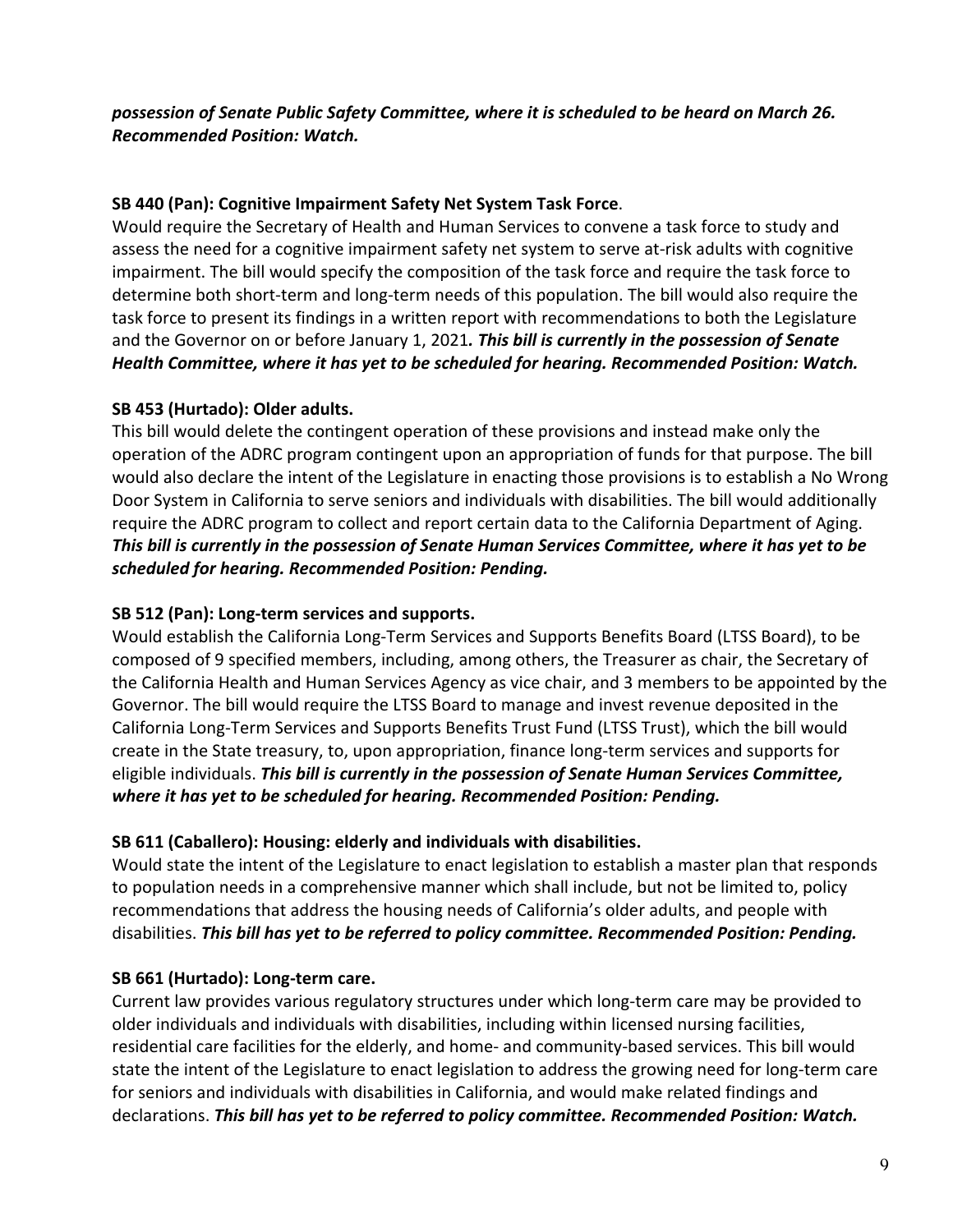Group Discussion: EVV is a big push and it is required by the Federal Government. Cheryl states that her IP is not interested or happy about this new EVV implementation. Her IP is concerned about being "tracked" and monitored and that worries her. Mary said that the State staff have publically stated in meetings that in California there is no GPS or tracking mechanism in place for this, it will be solely a "clock-in, clock-out" system. There is a lot of push back from various groups of people and the fact is that in some rural areas such as in Humboldt County there is no service and/or a lot of connectivity issues.

Janie commented that Consumers lack of computer knowledge and not knowing what to do is also a big deal and has to be dealt with. There has to be some training involved and assistance for Consumers in order to be able to complete and do EVV online. Janie asked Linh, from the Union, if there are any trainings happening and/or what type of outreach is planned. Linh did state that the Union office has been assisting IPs with EVV trainings and that they will continue to do so.

Beverly does believe that the "older" IPs may not like this new system but that the "younger" ones will "go with the flow".

Cheryl states that there are certain cell phone vendors that offer a special phone service to assist people that have hearing problems or if they have problems with their regular land-line phones and computers.

## **PROGRAMS REPORT:**

**Benefits Administration:** There were 11,571 IPs enrolled in the Valley Health Plan with 4,857 of those in the Classic Plan and 6,714 in the Preferred Plan in February. There were 12,266 IPs enrolled in the Dental/Vision plans during the month of February. There were 475 Smart Pass VTA Cards issued.

### **Enrollment:**

Number of IPs enrolled: **388** Number of IPs partially done: **15** Fingerprints: Failed: **0**

Estimated number of individuals attending group enrollment sessions was 50 to 75 per session. Group sessions are generally held on Fridays with approximately 455 attending in February.

**Registry Services:** There are 421 active IPs on the registry and 1111 active consumers.

The registry:

- Completed 51 new consumer intakes and reactivated 67 consumers
- Attained **38** matches
- Provided 429 new interventions

**Public Authority Phone Calls:** The Public Authority handled a total of 4,388 phone calls during February. Breakdown of the calls:

- **Registry 2,256**
- **Enrollment 468**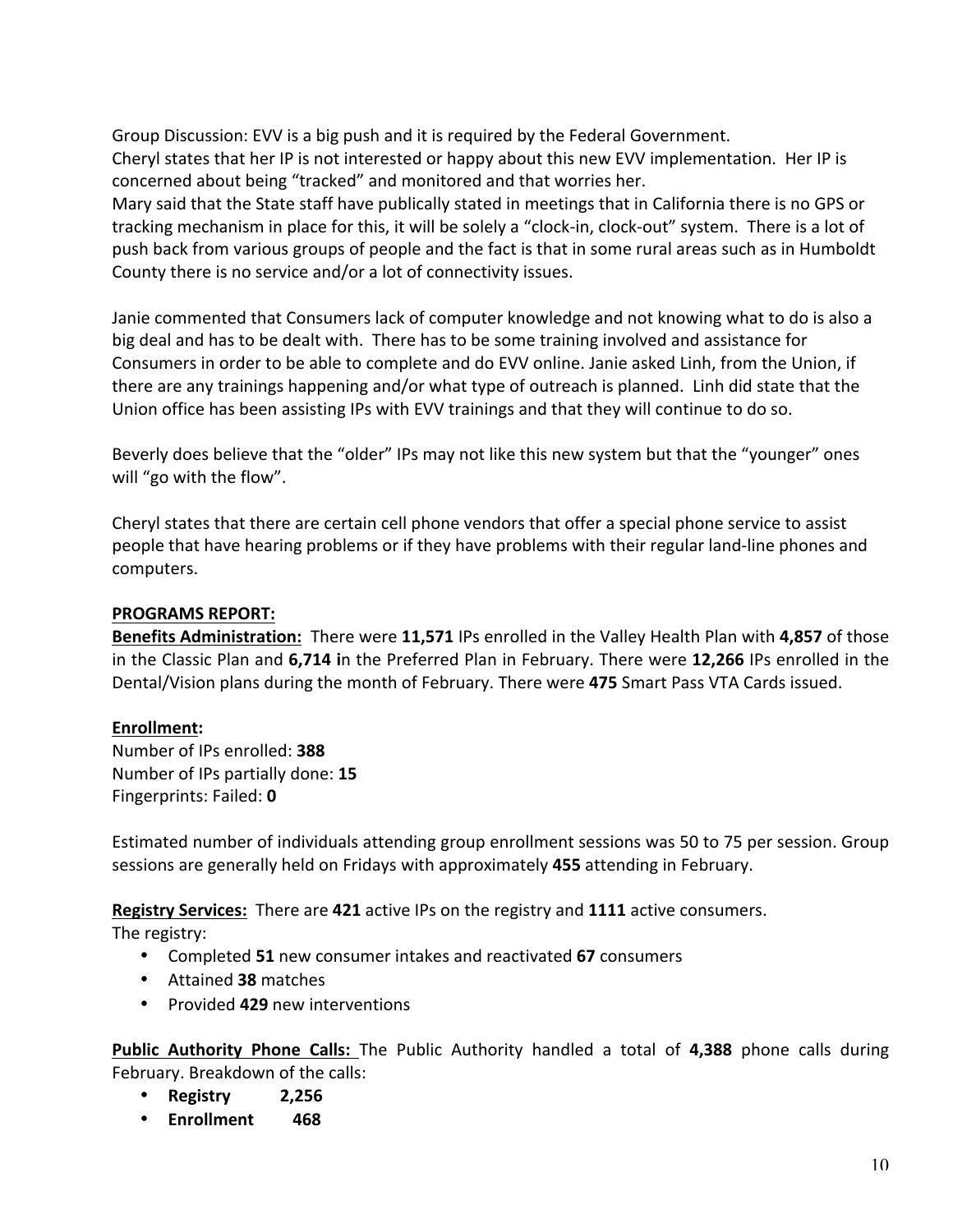- **General 414**
- **Benefits 1,250**

**Care Coaching:** The Registry received 13 referrals for Care Coaching in the month of February. There were 17 in-home visits made.

**Urgent Care Registry** There were 12 hours of service authorized in February.

**Registry Introductory Training (RIT):** There was 1 RIT sessions held in February.

- Conducted **9** interviews
- Called **30** references
- Completed 22 reference checks
- Added 13 new IPs to the registry

RIT sessions are recruitment training workshops held for individuals who wish to join the registry. This is one of the screening requirements for being added to the registry. Next steps required include checking references, in-person interview with staff, and completion of mandatory enrollment process which includes DOJ criminal background check. Because of the amount of work required to get someone added to the registry there are generally people being added on a continuous basis.

**New Monthly Check-in Options:** The registry began implementing new check-in options for IPs effective 1/15/19 **104** IP's took advantage of it in February. IPs are now able to do their monthly check in via text message or email. This simplifies the process for staff and providers. Post cards were mailed to all IPs on the registry informing them of these new options, they can opt not to utilize either of these and continue monthly call-in instead.

**IP Trainings Provided:** There were 10 classes offered in February training a total of 142 individuals. Some classes with very small numbers are due to no shows (people who pre-register for the class but don't show up or notify the PA they can't make it). Sessions offered were:

- First Aid offered in English with 18 participants
- Personal Care offered in Vietnamese with 8 participants
- CPR offered in English with 23 participants
- Understanding Diabetes offered in English with 12 participants
- Understanding Diabetes offered in Vietnamese with 8 participants
- Mental Health offered in English with 17 participants
- CPR offered in English with 17 participants
- First Aid offered in English with 23 participants
- Mental Health offered in Vietnamese with 5 participants
- Personal Care offered in Mandarin with 11 participants

**Over Time Training:** There were 34 IPs who were provided training/counseling on overtime issues and how to properly complete their timesheet.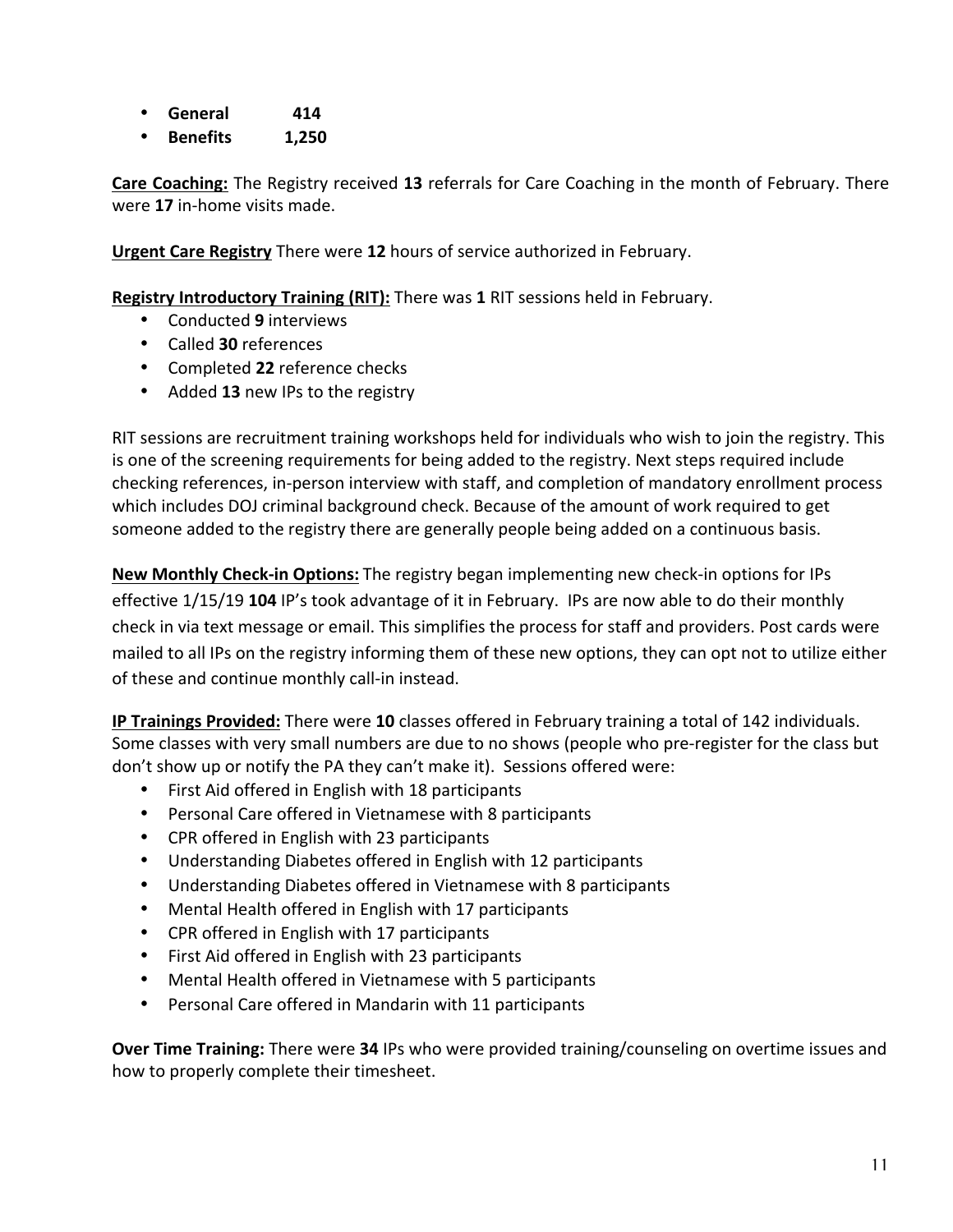**Timesheet Training Video on PA Website:** The Public Authority developed a great new video that instructs providers on how to complete their timesheets and prevent OT issues. It is quite thorough and easy to understand. The video was viewed 3,992 times during the month of February. The video can be viewed at: http://www.pascc.org/services/TimeSheetVid.html.

**Electronic Time Sheets:** Santa Clara County has 28 % of IPs opted for electronic timesheets. These help to simplify and ensure timesheets don't have errors and are processed quicker. State has enhanced the website making it available in four languages. IPs can check this website to see the info regarding timesheets. And direct deposit has increased participation rate to 42.3 % ensuring IPs get paid much quicker. PA staff is encouraging new IPs and others they talk with to enroll in ETS and DD in order to prevent delays in getting paid. It is included as part of the enrollment orientation as well.

# *Side notes/comments:*

Mary announced the hiring of PA's new Registry Manager, Angelina Soria. Very happy and pleased this position has been filled with someone who is bilingual English/Spanish. We just filled one of the Registry Specialist vacancies with Alan Yu. We do have one open vacancy for another Care Coordinator position which we are in the recruiting process at this time. Also there is a special Registry "Support Specialist" position that Mary has received approval for as a temporary spot until June  $30<sup>th</sup>$ . This position is very specific with assisting the Registry department with data entry and phone calls to IPs updating profiles on our specialized databases.

Janie asked Mary about the Care Coaching Coordinator position.

Mary stated that under Care Coaching, the Care Coordinator (CC) specifically helps Consumers in locating, interviewing, and firing IPs that are listed on the PA Registry. The CC assists Consumers on how to be an employer, how to communicate and how to work together, relationship building. This position does require a BS in Social Work or Communications.

We have 3 Care Coordinators currently and trying to recruit a fourth.

Care Coaching referrals are received from both IHSS and Health Plans. Very busy program.

California IHSS Consumer Alliance Report (CICA): Janie Whiteford reminded and encouraged everyone to participate in the CICA monthly conference calls scheduled on the 3<sup>rd</sup> Wednesday of the month at 10am.

CICA very involved with EVV at this time.

There are a lot of discussions regarding the contract mode of services. It's a tough discussion and a lot of push back on this. It is not beneficial for Consumers since they lose control, and it cost a substantially more than the IP mode.

Lori thinks that there should be some negotiations done and possibly meet half way. It's not black and white in her view.

Cheryl stated that she feels the contract mode doesn't work and it's more trouble than it's worth. Too many complaints and also you cannot find reliable people.